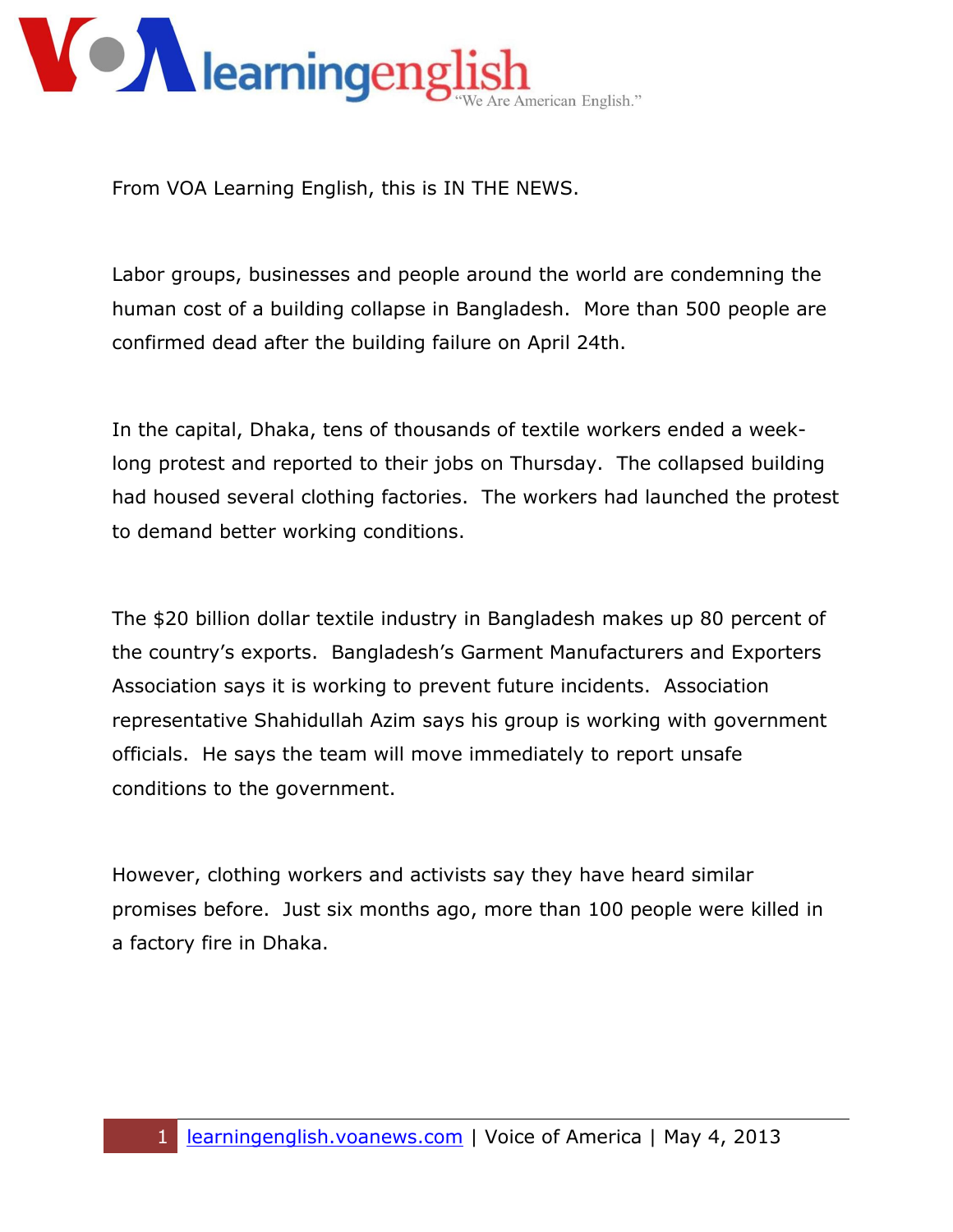

The day before the building collapse, an engineer warned of cracks in the structure. Some concerned business owners had sent workers home.

Alonzo Suson works with the Bangladesh Center for Workers' Solidarity. He is not sure whether working conditions will change when most textile workers earn less than \$50 a month. He tells of a 16-year-old who was told she would lose a week's pay if she failed to enter the factory.

Doctors had to remove the young woman's arm after she was severely injured in the collapse. Alonzo Suson says clothing workers cannot refuse to work in unsafe conditions. He says some workers know the place where they work is unsafe. But the workers need the job to survive.

Mr. Suson says Bangladesh's clothing industry needs more inspectors and laws for building safety. He says only 25 to 30 factories have labor unions, and most were organized in the past six months.

In Dhaka, police have detained the owner of the collapsed building. Some protesters say he should be sentenced to death. Police have also arrested factory owners and building engineers for ignoring safety issues.

Activists say people overseas must also take responsibility -- both those who sell clothing and buyers of the clothes made in unsafe factories.